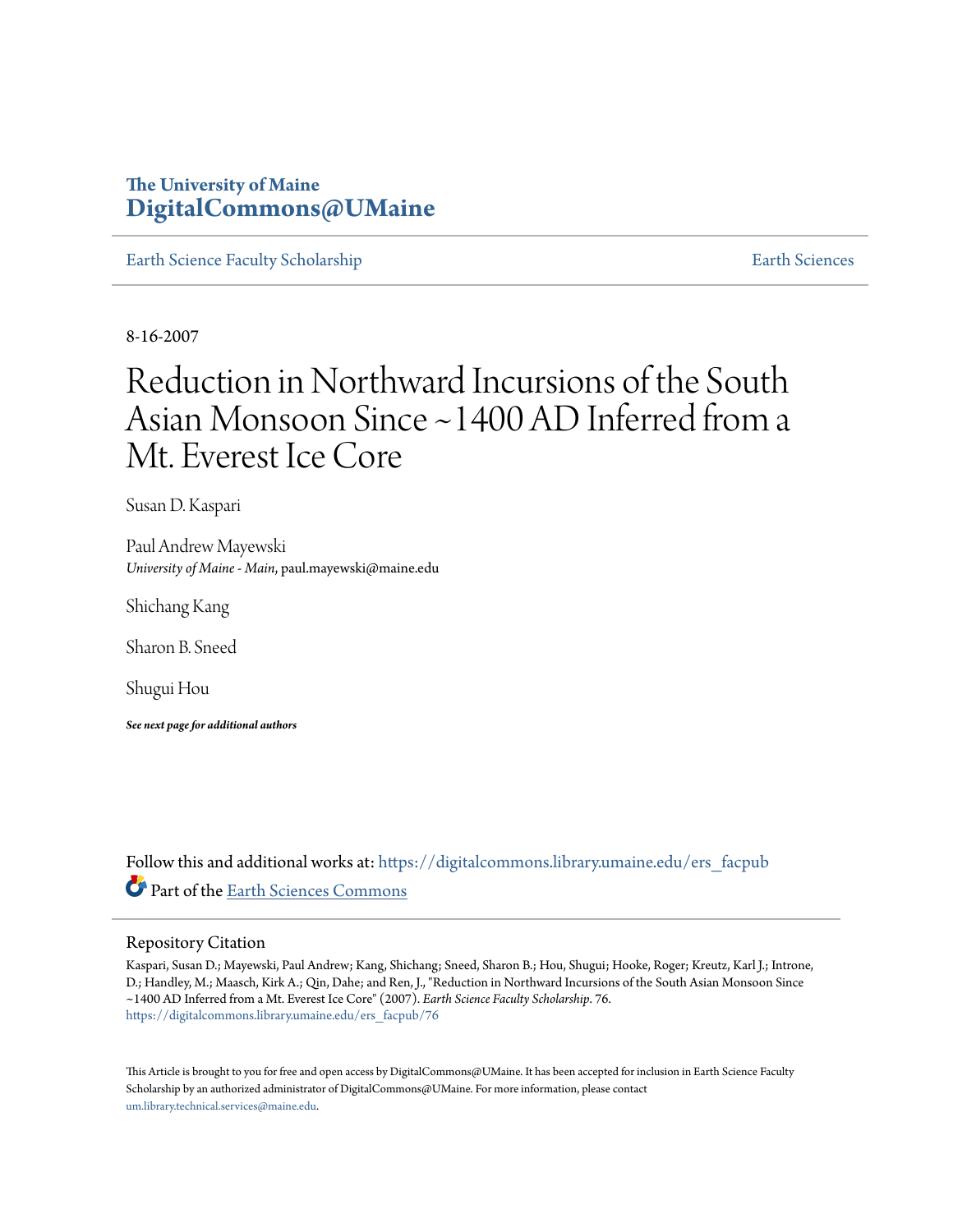### **Authors**

Susan D. Kaspari, Paul Andrew Mayewski, Shichang Kang, Sharon B. Sneed, Shugui Hou, Roger Hooke, Karl J. Kreutz, D. Introne, M. Handley, Kirk A. Maasch, Dahe Qin, and J. Ren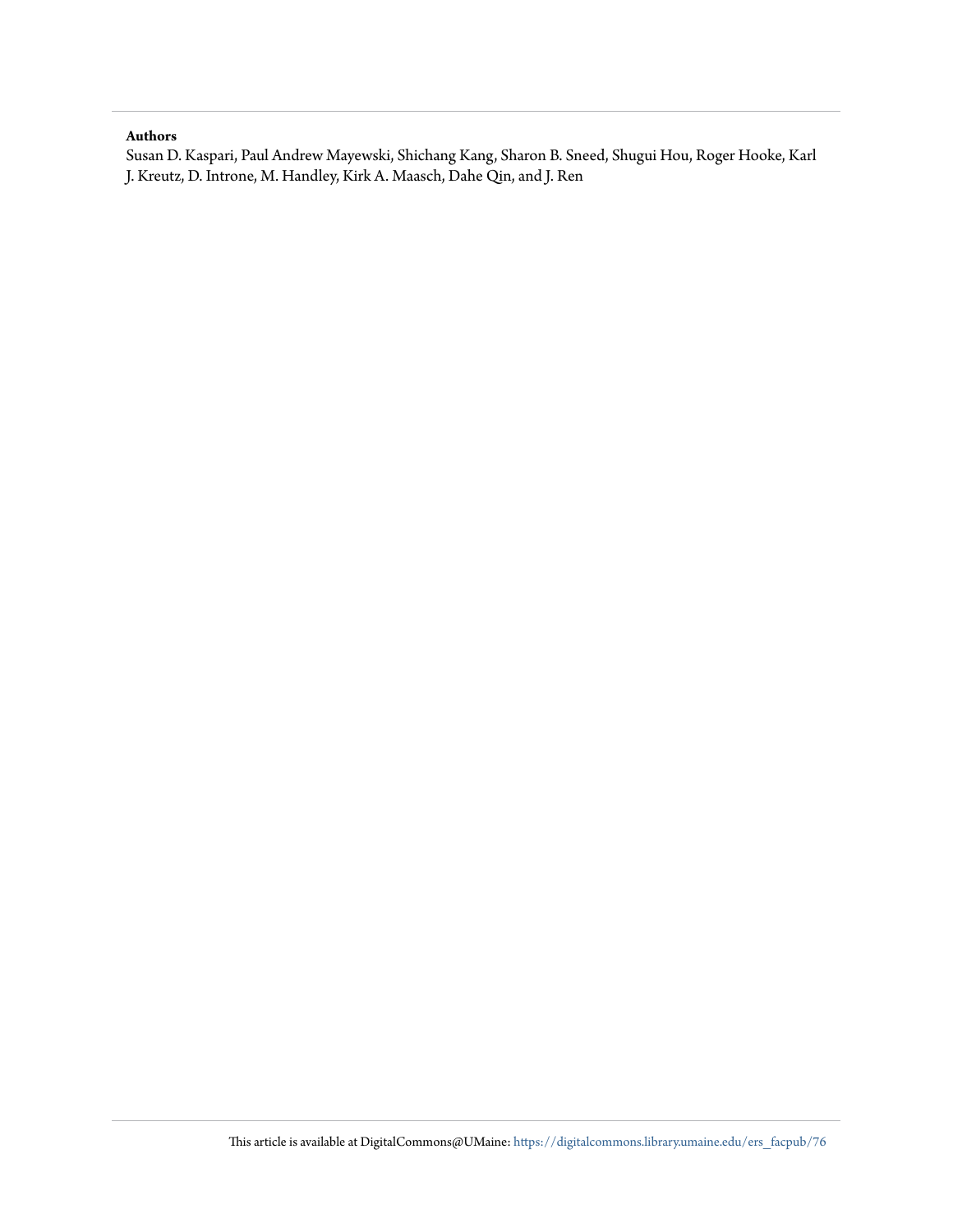### Reduction in northward incursions of the South Asian monsoon since  $\sim$ 1400 AD inferred from a Mt. Everest ice core

S. Kaspari,<sup>1</sup> P. Mayewski,<sup>1,2</sup> S. Kang,<sup>2</sup> S. Sneed,<sup>1</sup> S. Hou,<sup>2</sup> R. Hooke,<sup>1</sup> K. Kreutz,<sup>1</sup> D. Introne,<sup>1</sup> M. Handley,<sup>1</sup> K. Maasch,<sup>1</sup> D. Qin,<sup>2</sup> and J. Ren<sup>2</sup>

Received 19 April 2007; revised 21 June 2007; accepted 19 July 2007; published 16 August 2007.

2. Methods

[1] A highly resolved Mt. Everest ice core reveals a decrease in marine and increase in continental air masses related to relatively high summer surface pressure over Mongolia, and reduction in northward incursions of the summer South Asian monsoon since  $\sim$  1400 AD. Previously published proxy records from lower sites south of the Himalayas indicate strengthening of the monsoon since this time. These regional differences are consistent with a south – north seesaw in convective activity in the Asian monsoon region, and reflect a southward shift in the mean summer position of the monsoon trough since  $\sim$  1400 AD. The change in monsoonal circulation at 1400 AD is synchronous with a reduction in solar irradiance and the onset of the LIA. This demonstrates a hemispheric scale circulation reorganization at this time, and the potential for future large shifts in monsoonal circulation. Citation: Kaspari, S., et al. (2007), Reduction in northward incursions of the South Asian monsoon since  $\sim$ 1400 AD inferred from a Mt. Everest ice core, Geophys. Res. Lett., 34, L16701, doi:10.1029/2007GL030440.

### 1. Introduction

[2] The Asian monsoon is the largest seasonal reversal of wind patterns and precipitation on Earth. Variations in the monsoon can result in severe droughts and torrential rains with serious impacts on roughly 60% of the global human population living in the region. Modern South Asian monsoon variability is linked with sea surface temperature anomalies [Tschuck et al., 2004], Eurasian snow cover [Sankar-Rao et al., 1996], soil moisture [Douville, 2002], and the El Niño Southern Oscillation [Webster et al., 1998], but understanding of monsoon variability over longer time periods is limited. Proxy records from low elevation regions to the south of the Himalayas indicate a strengthening of the monsoon over the past few centuries [*Anderson et al.*, 2002; von Rod et al., 1999; Wang et al., 2005]. To fully characterize spatial and temporal monsoon variability, highresolution proxy records are also needed from northern regions influenced by the monsoon. Here we use a highresolution calibrated record of the South Asian monsoon from a new Mt. Everest ice core, and examine variations in the monsoon since 1000 AD.

[3] In 2002 a 108 m ice core drilled to bedrock was recovered from the col of the East Rongbuk glacier located on the northeast ridge of Mt. Everest (28.03 N, 86.96 E, 6518 m) (Figure 1). The ice core was melted into 3123 samples and analyzed for soluble ions (Na<sup>+</sup>, K<sup>+</sup>, Mg<sup>2+</sup>,  $Ca^{2+}$ , Cl<sup>-</sup>, NO<sub>3</sub>, SO<sub>4</sub><sup>-</sup>), hydrogen isotopes ( $\delta$ D), and Bi. The ice core was annually dated to 1534 AD at a depth of 98 m using seasonal variations in  $\delta$ D and soluble ions, and the timescale was verified by identifying large volcanic horizons from the first high-resolution measurements of Bi on an Asian ice core (see auxiliary material<sup>1</sup>) (Figure 2). Below 98 m annual layer counting is not possible due to layer thinning, thus prior to 1534 AD the ice core was dated using a flow model (S. Kaspari et al., Snow accumulation rate on Mt. Everest: Synchroneity with sites across the Tibetan Plateau on 50– 100 year timescales, submitted to Journal of Glaciology, 2007).

#### 3. Results and Discussion

[4] Climatically, Mt. Everest lies at the boundary of continental air masses associated with the westerlies and marine air masses associated with the summer South Asian monsoon. Variations in the relative contributions of marine versus continental air masses provide information on the strength of the Asian monsoon through time. Empirical orthogonal function (EOF) analysis [Meeker and Mayewski, 2002] conducted on the high-resolution Everest soluble ion and  $\delta$ D time series reveals shared variance among these ice core time series leading to delineation of dominant source regions and transport pathways for ions and  $\delta$ D deposited on Everest. The leading EOF, EOF1, accounts for 41% of the total variance in the soluble ion and  $\delta$ D time series and explains 55%, 61%, 74% and 56% of the total variance of  $Ca^{2+}$ , NO<sub>3</sub>, SO<sub>4</sub><sup>2</sup> and Mg<sup>2+</sup>, respectively. The high common variance suggests a common source or transport pathway for these ions, with dust from the arid regions of Central Asia being the dominant source [Wake et al., 1993]. In the following analyses we use  $Ca^{2+}$  to represent continental air masses.

[5] EOF2 (24% of the total variance) accounts for 70% and  $77\%$  of the total Na<sup>+</sup> and Cl<sup>-</sup>, respectively, and is associated with marine air masses from the Bay of Bengal and Arabian Sea that are transported inland during the summer monsoon season [*Shrestha et al.*, 2002]. Na<sup>+</sup> and Cl<sup>-</sup> can also have evaporite dust sources [Thompson et al., 2000; Wake et al., 1993] evident by loading of 25% of the

<sup>&</sup>lt;sup>1</sup>Climate Change Institute and Department of Earth Sciences, University of Maine, Orono, Maine, USA. <sup>2</sup>

<sup>&</sup>lt;sup>2</sup>Joint Key Laboratory of Cryosphere and Environment, Lanzhou, China.

Copyright 2007 by the American Geophysical Union. 0094-8276/07/2007GL030440

<sup>&</sup>lt;sup>1</sup>Auxiliary materials are available in the HTML. doi:10.1029/ 2007GL030440.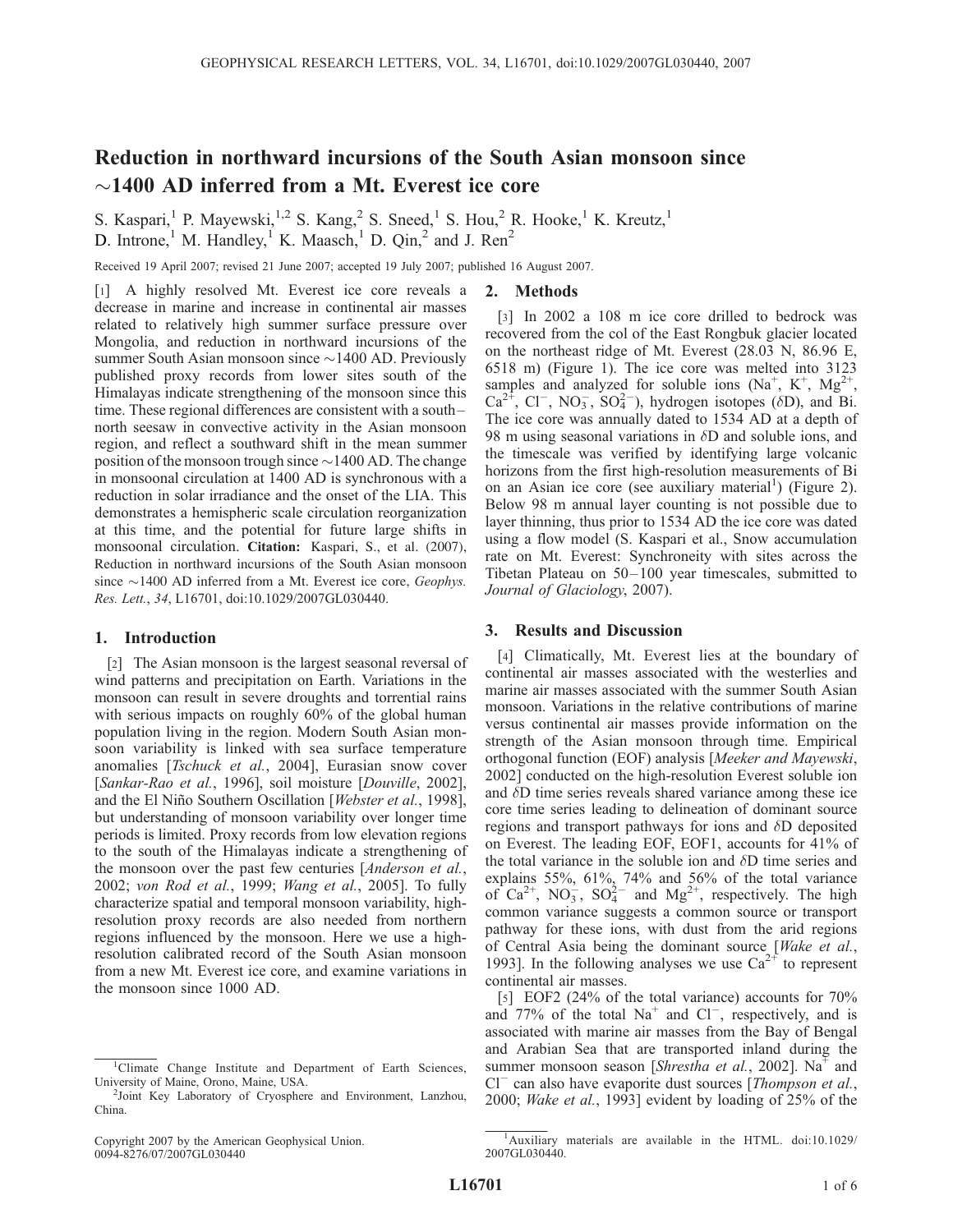

Figure 1. Summer monsoon pressure distribution and anomalies. (a) May –October mean sea level pressure (mb) (1948– 2001) [Kalnay et al., 1996]. L = Low and H = High. The bold black line is an idealized representation of the summer position of the monsoon trough. Black and open circles represent the location of Mt. Everest and other proxy records noted in the text, respectively. Surface pressure anomalies (mb) compared to the NCEP mean climatology (1968 –1996) for the (b) 13 highest years of mean  $Ca^{2+}$  concentrations (75th percentile); (c) 13 lowest years (25th percentile) of mean  $Ca^{2+}$ concentrations; (d) 13 highest years of mean  $Cl_m^-$  concentrations; (e) 13 lowest years of mean  $Cl_m^-$  concentrations.



Figure 2. High-resolution multi-parameter dating of the Everest ice core. (a) Bi,  $Cl^-$ ,  $Ca^{2+}$ , and  $\delta D$  for the periods 1650– 1660, 1780 – 1790, 1820 – 1830, and 1948– 2001 AD (the period of instrumental overlap). The use of multiple parameters improves the dating accuracy of the ice core because of differences in the seasonal input timing for various elements, and eliminates potential errors associated with single parameter dating (e.g. the annual signal is not always preserved in all parameters; double peaks could be mistaken for two years if relying on only one parameter).  $\delta D$  is more negative during the summer monsoon season [*Tian et al.*, 2001, 2003] and dust species  $(Ca^{2+}, Mg^{2+}, NO_3^-, SO_4^{2-})$  peak in the late spring to early summer [Wake et al., 1993]. (b) Bi enrichment factor (EFc) from 1800–2000 AD. The large peaks in Bi EFc are related to volcanic eruptions. Bi EFc = median $[(Bi/x)_{ice}/(Bi/x)_{upper \text{ crust}}]$ ; x = Sr, Ca, La, Fe and Al.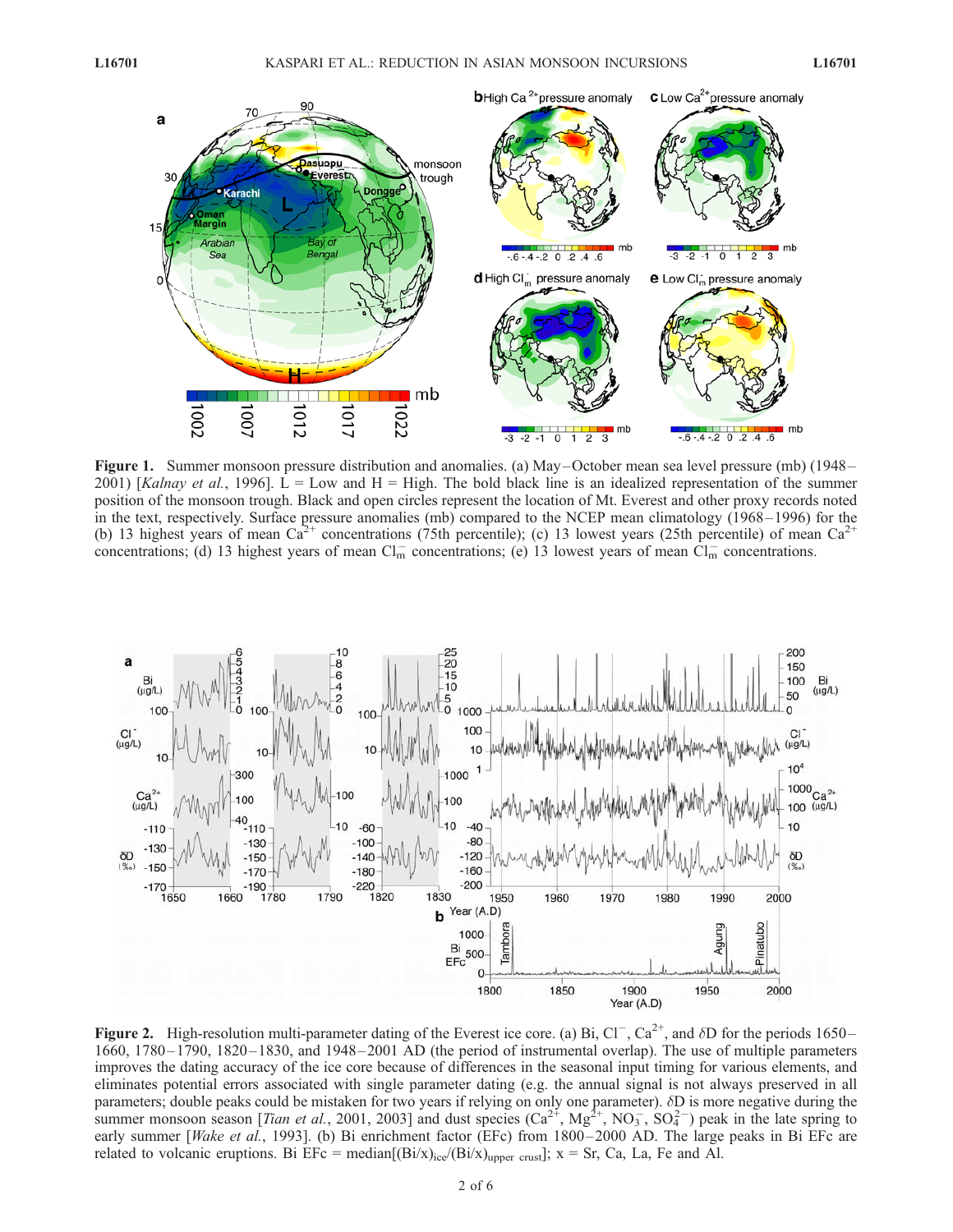

Figure 3. Calibration of the Everest ice core and instrumental records, and proxy data from 1000–2000 AD. (a) Everest mean annual  $Ca^{2+}(ppb)$  (red) and (b) NCEP May–October surface pressure (mb) (red) and their common first EOF (black) representing 75% of the variance in the two time series; (c) Everest mean annual  $Cl_m^-$  (blue) and (d) NCEP May–October surface pressure (mb) (blue) and their common first EOF (black) representing 76% of the variance in the two time series; (e) Everest mean annual  $\delta D$  (‰) (green) and (f) NCEP June–September precipitation rate (10<sup>-6</sup> kg/m/s) (green) and their common first EOF (black) representing 71% of the variance in the two time series. (g) Proxy data. Lines through the data sets are the mean values from 1000–2000 AD, and the shaded region highlights the LIA. The solar irradiance data are from Lean et al. [1995] (dark blue) and Bard et al. [2000] (light blue).

 $Na<sup>+</sup>$  and 18% of the Cl<sup>-</sup> on EOF1.  $Na<sup>+</sup>$  and Cl<sup>-</sup> from evaporites are associated with other evaporite minerals (e.g., gypsum), whereas marine  $\text{Na}^+$  and  $\text{Cl}^-$  are not associated with dust minerals. Thus marine  $Na^+$  and  $Cl^-$  sources can be differentiated from evaporite sources by generating a time series for marine  $CI^{-}$  ( $CI^{-}_{m}$ ) by:  $CI^{-}$  Normalized - $Ca^{2+}$ Normalized > 0.

[6] EOF3 (12% of the total variance) accounts for 89% of the  $\delta D$ , resulting from precipitation events that can occur year round, but are greatest during the summer monsoon season (June–September). Factors that control the stable isotopic composition of precipitation ( $\delta$ D and  $\delta^{18}$ O) over the Himalayas and Tibetan Plateau include surface air temperature, relative humidity, condensation level, moisture source region, and the amount effect [Tian et al., 2001]. The amount effect refers to the depletion of heavy water isotopes (more negative  $\delta D$ ) during the intense summer monsoon rains, and is the primary seasonal control on  $\delta$ D in the Everest region [Tian et al., 2001, 2003].

[7] Because land heats faster than water, a summer center of low pressure forms over southwest Asia relative to higher pressure over the Indian Ocean (Figure 1a). This difference in pressure drives the summer South Asian monsoon circulation, and affects the large-scale climatology of the region. We assess the influence of atmospheric circulation on the production and transport of chemistry to the Mt. Everest core site by examining associations between pressure from the NCEP/NCAR reanalysis [Kalnay et al., 1996] and the Mt. Everest mean annual glaciochemical time series over the period of overlap 1948 – 2001.

[8] Everest mean annual  $Ca^{2+}$  is positively correlated with May–October surface pressure  $[1948-2001: n = 54]$ ,  $r = .49$ ,  $p < .001$ ; 1979-2001:  $n = 23$ ,  $r = .52$ ,  $p < .01$ (region of highest correlation:  $55-57.5$  N;  $90-105$  E); all tests are two-tailed] (Figures 3a and 3b) (see auxiliary material). EOF analysis on the  $Ca^{2+}$  and surface pressure (from the region of highest correlation) time series emphasizes the dominant similarity between the two time series [Meeker and Mayewski, 2002] (Figures 3a and 3b). When May–October pressure in the Mongolian region is relatively high, more dust from continental regions is transported to Mt. Everest, and conversely. An examination of May–October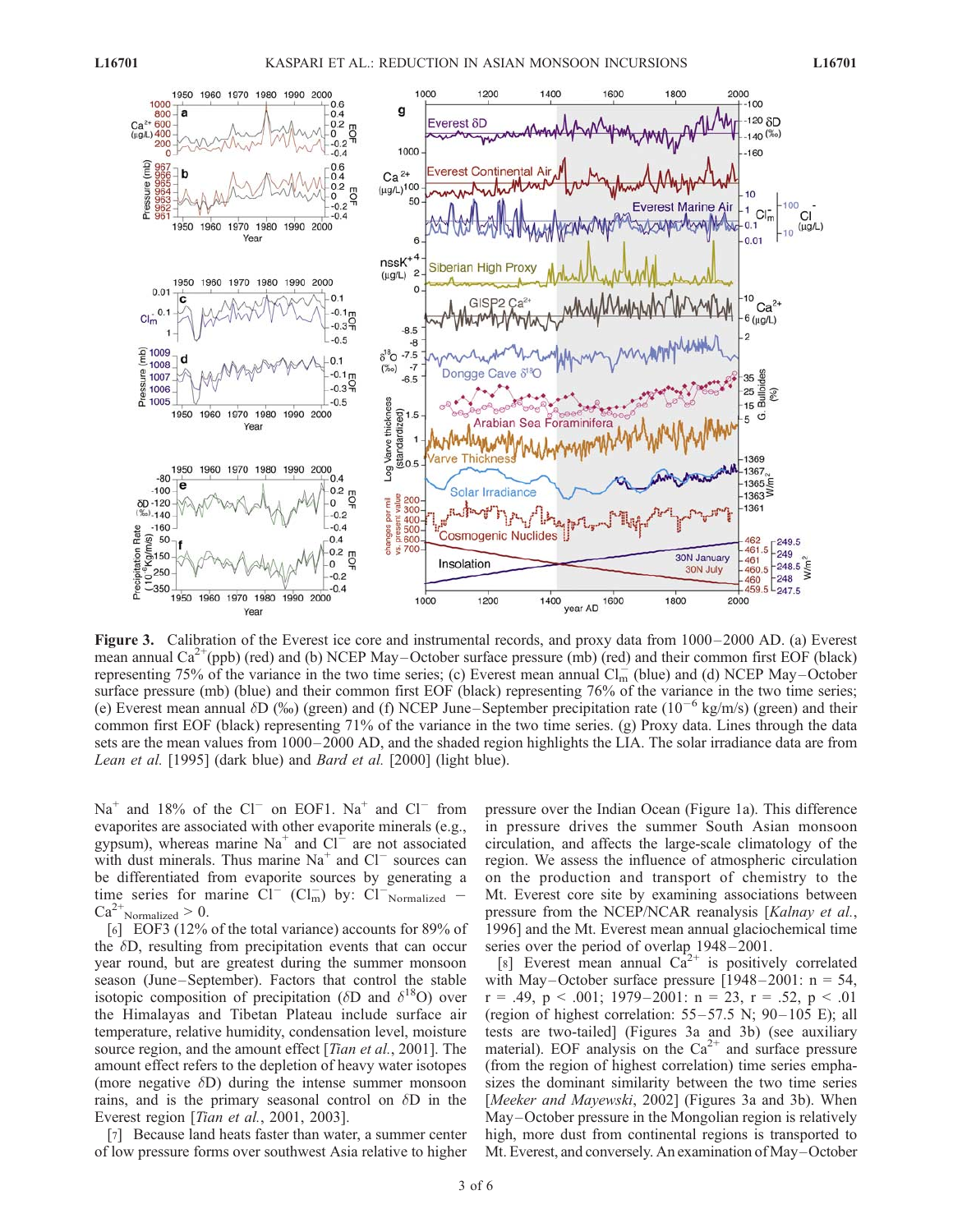surface pressure for years of high (75th percentile) and low (25th percentile) mean  $Ca^{2+}$  concentrations compared to the NCEP mean climatology (1968–1996) further supports this relationship between surface pressure and  $Ca^{2+}$ . Pressure is anomalously high (low) over Mongolia in years with high (low)  $Ca^{2+}$  concentrations (Figures 1b and 1c).

[9] Everest mean annual  $CI_m^-$  is negatively correlated with May-October surface pressure [1948–2001:  $n = 54$ ,  $r =$  $-.51, p = <.001; 1979 - 2001; n = 23, r = -.59, p < .005$ (region of highest correlation:  $5-15$  N,  $55-56$  E)] (Figures 3c and 3d), indicating that when surface pressure is lower over southwestern Asia, more marine air masses are transported into the Everest region. An examination of the surface pressure anomalies validates this relationship, with years of high (low)  $Cl_m^-$  associated with anomalously low (high) pressure (Figures 1d and 1e).

[10] When pressure is relatively high, the ocean-land pressure gradient that is a large driver of summer monsoonal circulation is weakened, resulting in fewer incursions of marine laden monsoonal air masses into the Everest region. Concurrently, the westerly jet stream strengthens and shifts southward over Everest, resulting in increased transport of dust aerosols from south and central Asia to Everest. Conversely, when pressure over southwest Asia is relatively low, the ocean-land pressure gradient is strengthened, and more marine dominated southerly air masses are transported to the Everest region associated with a stronger summer monsoon. The westerly jet weakens and shifts to the north, resulting in less dust deposition at Everest [Webster, 1987]. Spectral analysis further supports the inverse association between the  $\text{Ca}^{2+}$  and  $\text{Cl}_{m}^-$  time series, and reveals a 2–7 year periodicity in the  $Cl_m^-$  record consistent with a monsoon dominated climate signal (see auxiliary material).

[11] Mean annual  $\delta$ D is inversely correlated with: the annual precipitation rate at nearby Nyalam station ( $n = 35$ ,  $r = -.50, p < .005$  (28.18 N, 85.97 E)); the June–September precipitation rate (the period of peak precipitation) over the Everest region from 1948-2001 (NCEP/NCAR reanalysis;  $n = 54$ ,  $r = -.42$ ,  $p < .005$  (31 N, 92 E)) (Figures 3e and 3f); and the June–September precipitation rate over All-India Region 3 [Parthasarathy et al., 1995] (the closest region to Everest) from  $1871-2001$  (n = 131, r = -.21, p < .01). This verifies that the amount effect acts as an important control on seasonal-decadal scale variations in the isotopic composition of Everest precipitation. More specifically, precipitation increases during periods of more intense convective activity, resulting in more negative  $\delta$ D. Variations in convective activity (i.e., amount effect) and moisture source region related to changes in atmospheric circulation are the dominant controls on the isotopic composition of precipitation in this region (see auxiliary material).

[12] Using the  $Ca^{2+}$  and  $Cl_m^-$ -surface pressure and  $\delta$ D-precipitation rate calibrations from 1948–2001 enables us to reconstruct the pressure distribution and atmospheric circulation over the eastern Himalaya prior to the instrumental record. The most notable feature of the 1000 year record is a decrease in large incursions of marine air masses  $(Cl<sub>m</sub><sup>-</sup>)$  since  $\sim$ 1330 AD and an overall increase in incursions of continental air masses  $(Ca^{2+})$  since  $\sim$  1420 AD, indicating a weakening summer monsoon influence in the Everest region since  $\sim$ 1400 AD (Figure 3g). These shifts are associated with relatively higher surface pressure over the continental interior during the summer monsoon season, and consequent reduction in the northward extent of the summer moisture-bearing monsoon. This is consistent with previous research that demonstrated an increase in pressure over Siberia as of 1400 AD [Meeker and Mayewski, 2002] (Figure 3g).

[13] Synchronous with the shifts in Ca<sup>2+</sup> and Cl<sub>m</sub>,  $\delta$ D is less negative post 1400 AD. This shift is inferred to be due to (1) a reduction in convective activity, resulting in less isotopic fractionation (less negative  $\delta$ D) and a decrease in precipitation, and (2) a relative increase (decrease) in continental (marine) precipitation at this time. A decrease in Everest ice core calculated annual snow accumulation from 1534 to 1950 AD supports the first finding (auxiliary material Figure S1). With regard to the second, the isotopic composition of precipitation increases north of the Himalayas and with increasing latitude across the Tibetan Plateau [*Tian et al.*, 2001]. Thus, a relatively greater contribution of continental precipitation contributes to the less negative  $\delta$ D values post 1400 AD. This is consistent with the relative increase in continental air masses since  $\sim$ 1400 AD evident from the  $Ca^{2+}$  and  $Cl_m^-$  time series. Both reduced convective activity and a decrease in the relative contribution of monsoonal precipitation are consistent with a weakening monsoon influence in the Everest region since 1400 AD (see auxiliary material).

[14] Interannual variations in the northward displacement of the monsoon trough during summer are related to the strength of the low-pressure cell over southwest Asia (Figure 1a). (Herein the term 'monsoon trough' refers to the region of trade wind convergence over South Asia, equivalent to the Intertropical Convergence Zone (ITCZ) when located over the ocean.) During summers when pressure is relatively low, the mean position of the monsoon trough is farther north, enabling more marine air to penetrate into the Everest region. Thus, variations in the relative contributions through time of continental versus marine air masses from the Everest ice core provides a proxy for the surface pressure distribution, strength of the summer monsoon, and mean summer position of the monsoon trough.

[15] Because the summer Asian monsoon is driven by components of the climate system from both southerly low elevation and northerly high elevation regions, highresolution climate records from both the north and south are essential for assessing variations in the summer monsoon through time. In contrast to the weakening of the South Asian monsoon since  $\sim$  1400 AD evident from the Everest ice core, low elevation records from south of the Himalayas suggest a strengthening of the monsoon. Notably a reconstruction of monsoon winds from Globigerina bulloides from Arabian Sea box cores near the Oman Margin indicates increasing monsoon winds since  $\sim$ 1600 AD [*Anderson et* al., 2002]; varved marine sediments from near Karachi, Pakistan show increasing varve thickness since  $\sim$ 1400 AD suggesting increasing precipitation [von Rod et al., 1999]; and more negative  $\delta^{18}$ O of a stalagmite from Dongge Cave in Southern China indicates increasing precipitation [*Wang et al.*, 2005] since  $\sim$ 1450 AD (Figures 1 and 3g).

[16] These south-north differences are consistent with observational studies indicating that the summer Asian monsoon trough favors two locations, one over the continent and the other over the ocean. An active period of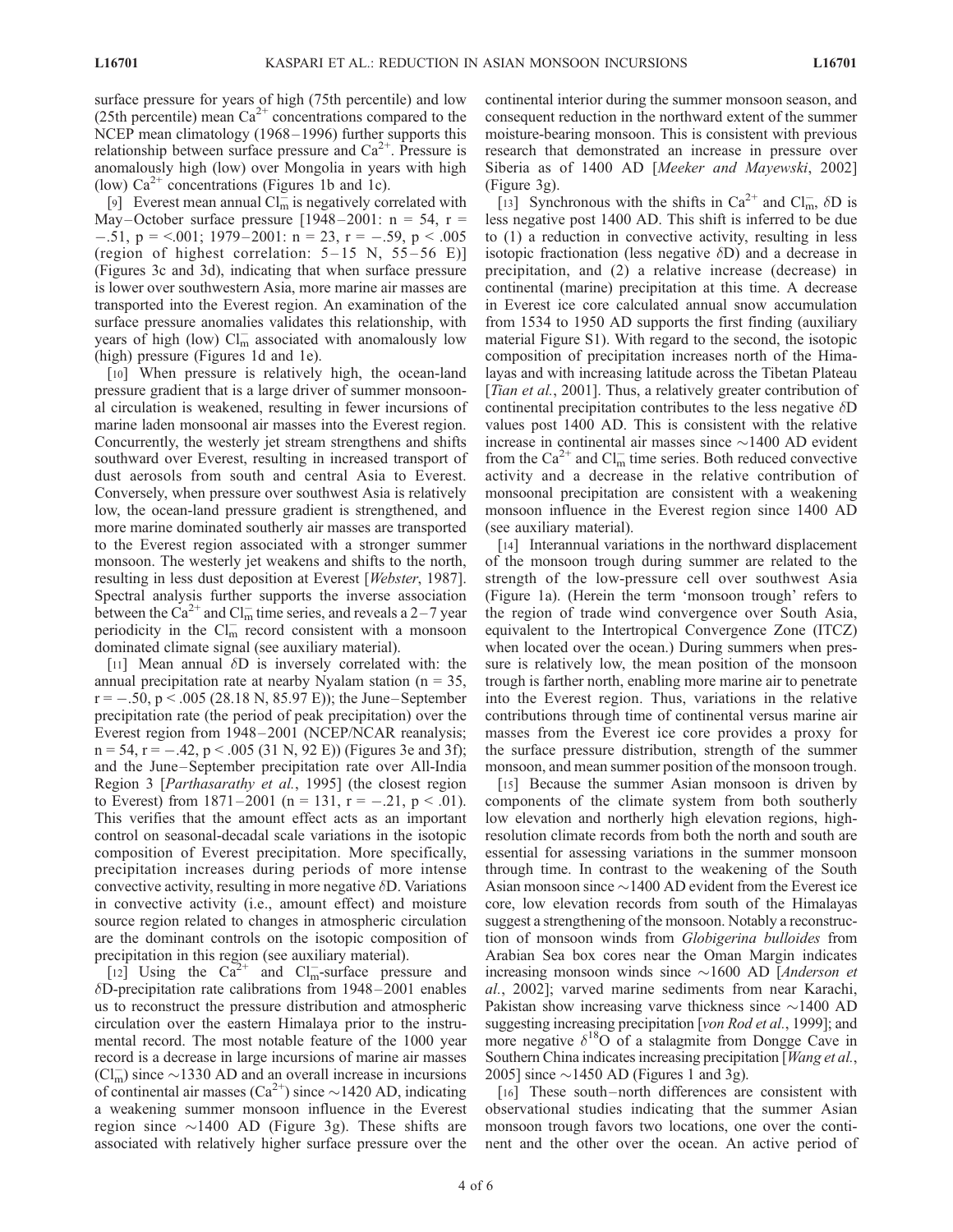convergence in one of these locations coincides with a weak period in the other [Waliser and Gautier, 1993; Chandrasekar and Kitoh, 1998], resulting in the southnorth differences in monsoon strength evident from the proxy records. The change in monsoon strength at  $\sim$ 1400 AD is likely caused by a southward shift in the overall position of the monsoon trough, or a change in the duration and location of active and break monsoonal periods. The change in monsoon strength since  $\sim$ 1400 AD at Dongge Cave, the easternmost site, is not as well defined as at the other sites. Thus, the southward shift in the summer monsoon trough at  $\sim$ 1400 AD may have been greater in western regions of monsoon influence.

[17] A change in insolation (at  $30^{\circ}$ N) from  $1000-2000$  AD is consistent with a southward shift in the mean summer position of the monsoon trough. January insolation has increased  $(1.7 \text{ W/m}^2)$ , whereas July insolation decreased  $(2.1 \text{ W/m}^2)$  over the period 1000–2000 AD [Berger, 1978] (Figure 3g). This reduction in the seasonality of insolation reduces differential seasonal heating, and likely contributed to a weakening of the pressure differences that promoted the northward displacement of the monsoon trough during summer. This reasoning does not explain the relatively abrupt change in monsoonal circulation at  $\sim$ 1400 AD evident from the proxy records, but an increase in cosmogenic nuclide production associated with a decrease in solar irradiance from the late 1300s to 1450 AD may [*Bard et al.*, 2000] (Figure 3g).

[18] Previous research suggests that changes in monsoon strength are associated with solar output [Neff et al., 2001; Fleitmann et al., 2003; Gupta et al., 2005; Wang et al., 2005] and that solar activity can alter the south – north seesaw of convective activity in the Indian region [Chandrasekar and Kitoh, 1998; Kodera, 2004]. During periods of high solar activity, increased equatorial convection results in increased monsoon strength in southern regions of monsoon influence [Neff et al., 2001; Fleitmann et al., 2003; Gupta et al., 2005]. Conversely, the decrease in solar irradiance at  $\sim$ 1400 AD coincides with reduced monsoon strength at all four proxy record sites. Post  $\sim$ 1400 AD the monsoon intensifies in southern regions, but remains relatively weak in the Everest region. These south-north differences are consistent with the previously mentioned seesaw pattern in monsoon strength. The mechanism for how variations in solar irradiance affect the monsoon is not well understood; solar irradiance variations are small, and are not likely to have directly caused large differences in sensible heating of the Tibetan Plateau [Neff et al., 2001]. Variations in solar variability may lead to changes in atmospheric or oceanic circulation, amplifying the effect of changes in solar irradiance [Mayewski et al., 2006].

[19] Other climate records indicate a shift in the climate system at  $\sim$ 1400 AD associated with the onset of the Little Ice Age (LIA): GISP2  $Ca^{2+}$  increases indicating intensified atmospheric circulation [O'Brien et al., 1995];  $GISP2$  nss $K^+$  suggests higher pressure over Siberia [*Meeker* and Mayewski, 2002] (Figure 3g); and temperature in the northern hemisphere [Mann and Jones, 2003] and China [*Yang et al.*, 2002] decreased (see auxiliary material). Thus, changes in monsoon strength at  $\sim$ 1400 AD may be associated with a reduction in solar irradiance and the onset of the LIA. It is notable that cooler conditions that in part

characterize the LIA have returned to warmer conditions since  $\sim$ 1850 AD, yet intensified atmospheric circulation persists, as does the change in monsoonal circulation since  $\sim$ 1400 AD. This suggests that LIA atmospheric conditions continue at present [Mayewski et al., 2006; O'Brien et al., 1995] despite the warming over the past 150 years that is frequently regarded as the end of the LIA.

[20] Acknowledgments. This research was funded by NSF ATM 0139491, NOAA NA05OAR4311109, the Natural Science Foundation of China (90411003, 40401054) and the Chinese Academy of Sciences (''Talents Project'' and the 3rd Innovation Programs: KZCX3-SW-339/ 344). We thank Zhang Yongliang, the ice core driller, and the 2002 expedition staff for their excellent work in the field.

#### References

- Anderson, D. M., J. T. Overpeck, and A. K. Gupta (2002), Increase in the Asian Southwest monsoon during the past four centuries, Science, 297, 596 – 599.
- Bard, E., G. Raisbeck, F. Yiou, and J. Jouzel (2000), Solar irradiance during the last 1200 years based on cosmogenic nuclides, Tellus, Ser. B, 52(3), 985 – 992.
- Berger, A. (1978), Long-term variations of daily insolation and Quaternary climatic changes, J. Atmos. Sci., 35(12), 2362 – 2367.
- Chandrasekar, A., and A. Kitoh (1998), Impact of localized sea surface temperature anomalies over the equatorial Indian ocean on the Indian summer monsoon, *J. Meteorol. Soc. Jpn.*, 76(6), 841-853.
- Douville, H. (2002), Influence of soil moisture on the Asian and African Monsoons. Part II: Interannual variability, J. Clim., 15, 701 – 720.
- Fleitmann, D., S. J. Burns, M. Mudelsee, U. Neff, J. Kramers, A. Mangini, and A. Matter (2003), Holocene forcing of the Indian monsoon recorded in a stalagmite from Southern Oman, Science, 300, 1737-1739.
- Gupta, A. K., M. Das, and D. M. Anderson (2005), Solar influence on the Indian summer monsoon during the Holocene, Geophys. Res. Lett., 32, L17703, doi:10.1029/2005GL022685.
- Kalnay, E., et al. (1996), The NCEP/NCAR reanalysis 40-year Project, Bull. Am. Meteorol. Soc., 77, 437 – 471.
- Kodera, K. (2004), Solar influence on the Indian Ocean Monsoon through dynamical processes, Geophys. Res. Lett., 31, L24209, doi:10.1029/ 2004GL020928.
- Lean, J., J. Beer, and R. Bradley (1995), Reconstruction of solar irradiance since 1610: Implications for climate change, Geophys. Res. Lett., 22(23), 3195 – 3198.
- Mann, M. E., and P. D. Jones (2003), Global surface temperatures over the past two millennia, Geophys. Res. Lett., 30(15), 1820, doi:10.1029/ 2003GL017814.
- Mayewski, P. A., et al. (2006), Solar forcing of the polar atmosphere, Ann.  $Glacial, 41(1), 147-154.$
- Meeker, L. D., and P. A. Mayewski (2002), A 1400-year high-resolution record of atmospheric circulation over the North Atlantic and Asia, Holocene, 12(3), 257-266.
- Neff, U., S. J. Burns, A. Mangini, M. Mudelsee, D. Fleitmann, and A. Matter (2001), Strong coherence between solar variability and the monsoon in Oman between 9 and 6 kyr ago, Nature, 411(6835), 290 – 293.
- O'Brien, S. R., P. A. Mayewski, L. D. Meeker, D. A. Meese, M. S. Twickler, and S. I. Whitlow (1995), Complexity of Holocene climate as reconstructed from a Greenland ice core, Science, 270, 1962-1964.
- Parthasarathy, B., A. A. Munot, and D. R. Kothawale (1995), Monthly and seasonal rainfall series for All-India homogenous regions and meteorological subdivisions: 1871 – 1994, Res. Rep. RR-065, Ind. Inst. of Trop. Meteorol., Maharashtra, India.
- Sankar-Rao, M., K. Lau, and S. Yang (1996), On the relationship between Eurasian snow cover and the Asian summer monsoon, Int. J. Climatol.,  $16.605 - 616.$
- Shrestha, A. B., C. P. Wake, J. Dibb, and S. I. Whitlow (2002), Aerosol and precipitation chemistry at a remote Himalayan site in Nepal, Aerosol Sci. Technol., 36, 441 – 456.
- Thompson, L. G., T. Yao, E. Mosley-Thompson, M. Davis, B. Henderson, and P. N. Lin (2000), A high-resolution millennial record of the South Asian Monsoon from Himalayan ice cores, Science, 289, 1916 – 1919.
- Tian, L., V. Masson-Delmotte, M. Stievenard, T. Yao, and J. Jouzel (2001), Tibetan Plateau summer monsoon northward extent revealed by measurements of water stable isotopes, *J. Geophys. Res.*, 106, 28,081–28,088.
- Tian, L., T. Yao, P. F. Schuster, J. W. C. White, K. Ichiyanagi, E. Pendall, J. Pu, and W. Yu (2003), Oxygen-18 concentrations in recent precipitation and ice cores on the Tibetan Plateau, J. Geophys. Res., 108(D9), 4293, doi:10.1029/2002JD002173.